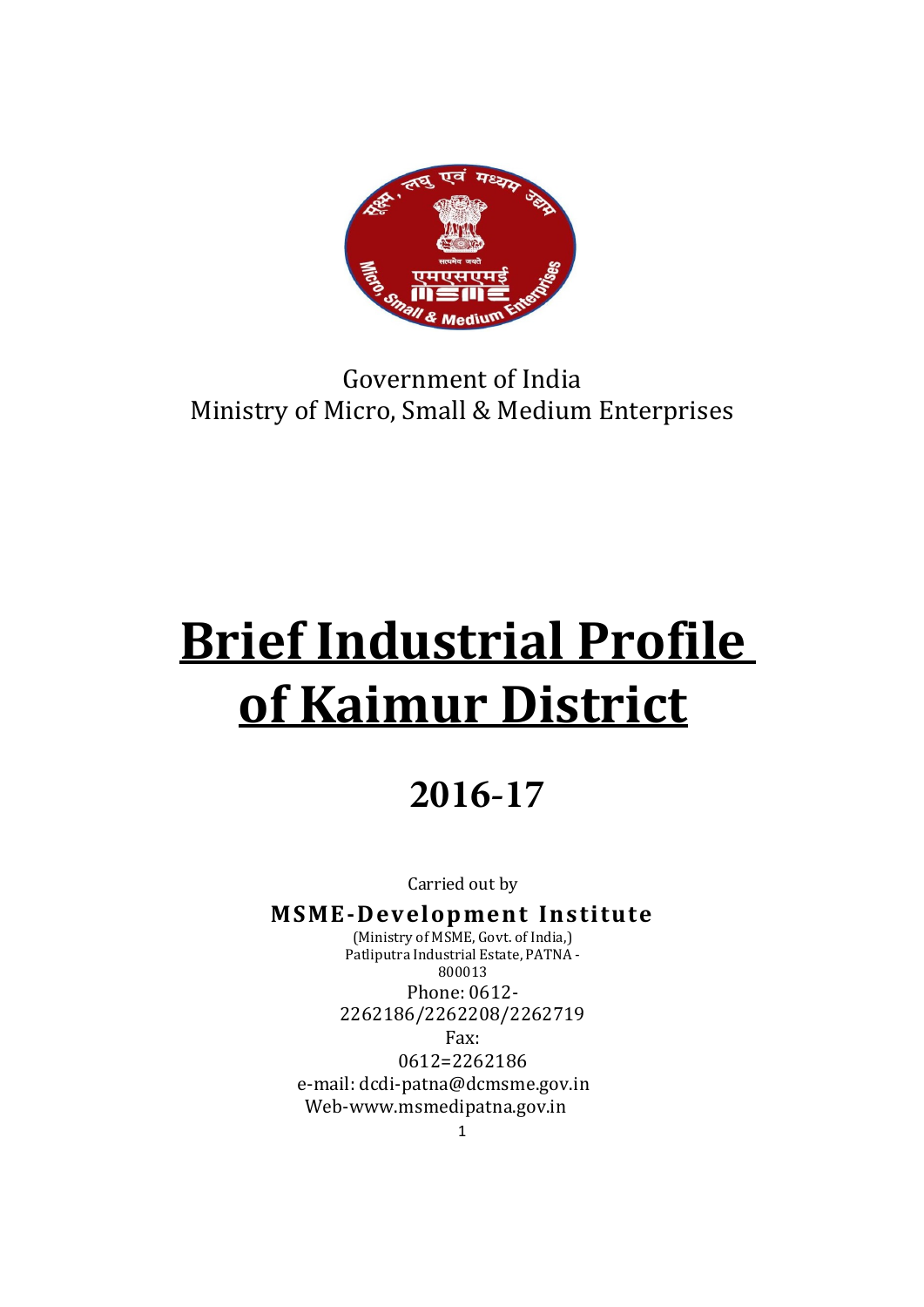#### **FOREWORD**

The Micro, Small & Medium Enterprises Development Institute, Patna has prepared an Industrial Profile of Kaimur, District Bihar. The objective to prepare the Industrial profile of the district is to make the information readily available in respect of location, administrative set up, industrial area available, growth & trend of MSMEs, clusters etc to the existing as well as prospective entrepreneurs. The available data have been compiled and the profile is prepared. It is expected that this industrial profile will be useful for Government & non-government promotional & developmental agencies engaged in promotion and development of MSMEs in Kaimur, District Bihar.

I take this opportunity to express my gratitude to the officers of  $O/O$  the Department of Industries, Govt. of Bihar, General Manager, District Industry Centre and Bihar Industrial Area Development Authority (BIADA) for extending their co-operation in preparing this Industrial Profile.

I also place on record my appreciation to Shri Ramesh Kumar, Asstt. Director (E.I.) and Shri Ravi Kant, Asstt. Director (E.I.) of this Institute for their hard work in bringing out report in this form.

> $(A. R. Gokhe)$ Director

Date: 29.03.2017 Place: Patna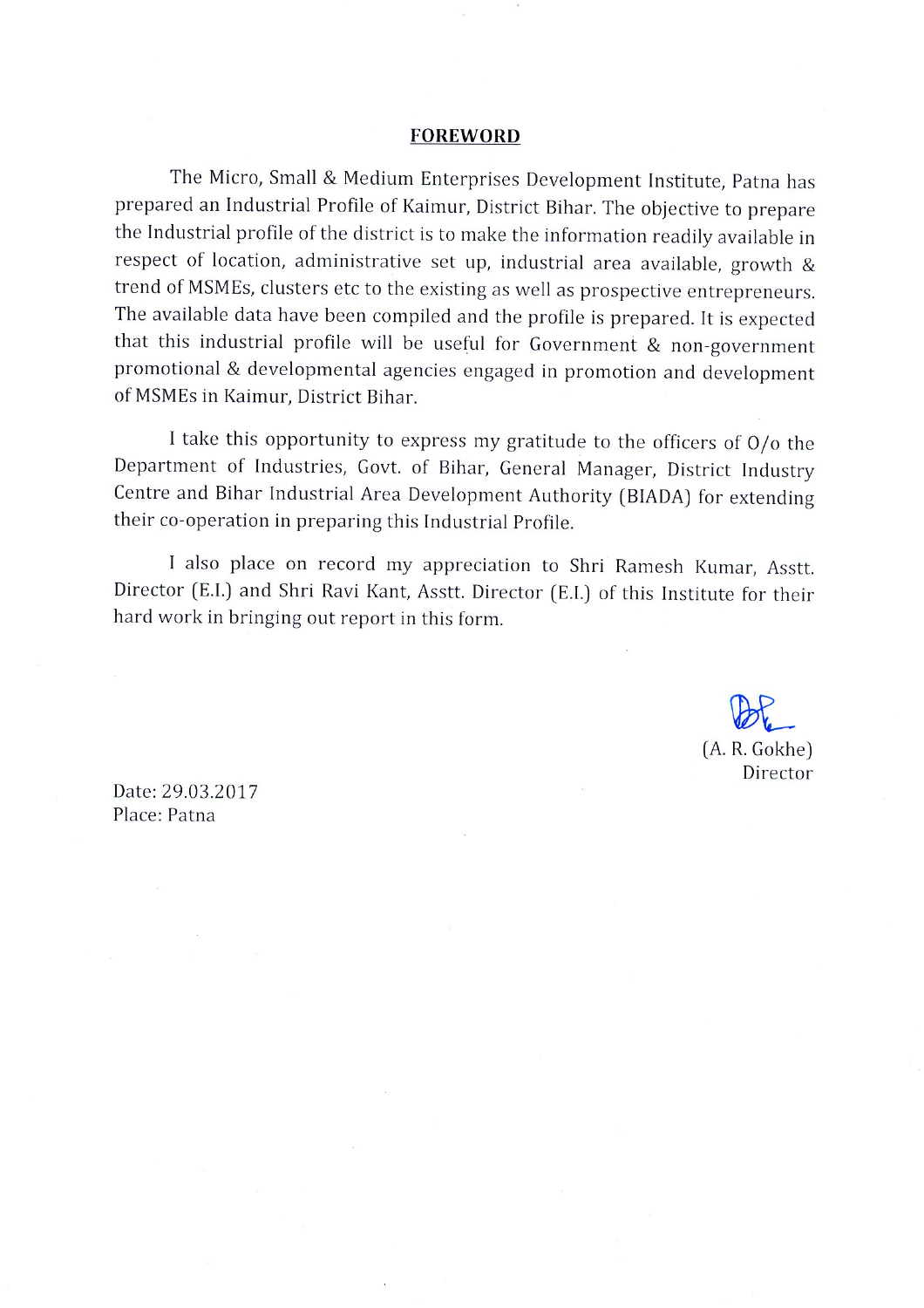# **Contents**

| SNo.             | <b>Brief Industrial Profile of Kaimur District</b>               | Page No.       |
|------------------|------------------------------------------------------------------|----------------|
| $\mathbf{1}$     | General Characteristics of the District                          | 3              |
| 1.1              | Location and Geographical Area                                   | 3              |
| 1.2              | Topography                                                       | $\overline{3}$ |
| 1.3              | <b>Availability of Minerals</b>                                  | $\overline{3}$ |
| 1.4              | Forest                                                           | $\overline{3}$ |
| $\overline{1.5}$ | Administrative set up                                            | $\overline{3}$ |
| $\overline{2}$   | District at a glance                                             | $4 - 5$        |
| 2.1              | Existing Status of Industrial Areas in the District Kaimur       | 6              |
| $\overline{3}$   | Industrial scenario of Kaimur                                    | 6              |
| 3.1              | Industry at a glance                                             | 6              |
| 3.2              | Year wise trends of units registered                             | 7              |
| 3.3              | Details of existing Micro & Small Enterprises and Artisan units  | 7              |
| $\overline{3.4}$ | Large Scale Industries/ Public Sector Undertakings               | 8              |
| 3.5              | Major Exportable items                                           | 8              |
| 3.6              | <b>Growth Trend</b>                                              | 8              |
| $\overline{3.7}$ | Vendorisation/Ancillarisation of the industry                    | 8              |
| 3.8              | <b>Medium Scale Enterprises</b>                                  | 8              |
| 3.8.1            | List of the units in Kaimur and near by area                     | 8              |
| 3.8.2            | Major Exportable Item                                            | 9              |
| 3.9              | <b>Service Enterprises</b>                                       | 9              |
| 3.9.1            | Potential areas for service industry                             | 9              |
| 3.10             | <b>Potential for new MSMEs</b>                                   | 9              |
| 4                | <b>Existing Clusters of Micro &amp; Small Enterprises</b>        | 9              |
| 4.1              | <b>Details of Major Clusters</b>                                 | 9              |
| 4.1.1            | Manufacturing Sector                                             | 9              |
| 4.1.2            | Service Sector                                                   | 9              |
| 4.2              | Details of identified Cluster                                    | 9              |
| 4.2.1            | Name of the cluster                                              | 9              |
| 4.2.2            | Name of the cluster                                              | 9              |
| 5                | General issues raised by industry associations during the course | 9              |
|                  | of                                                               |                |
| 6                | Steps to set up MSMEs                                            | 9              |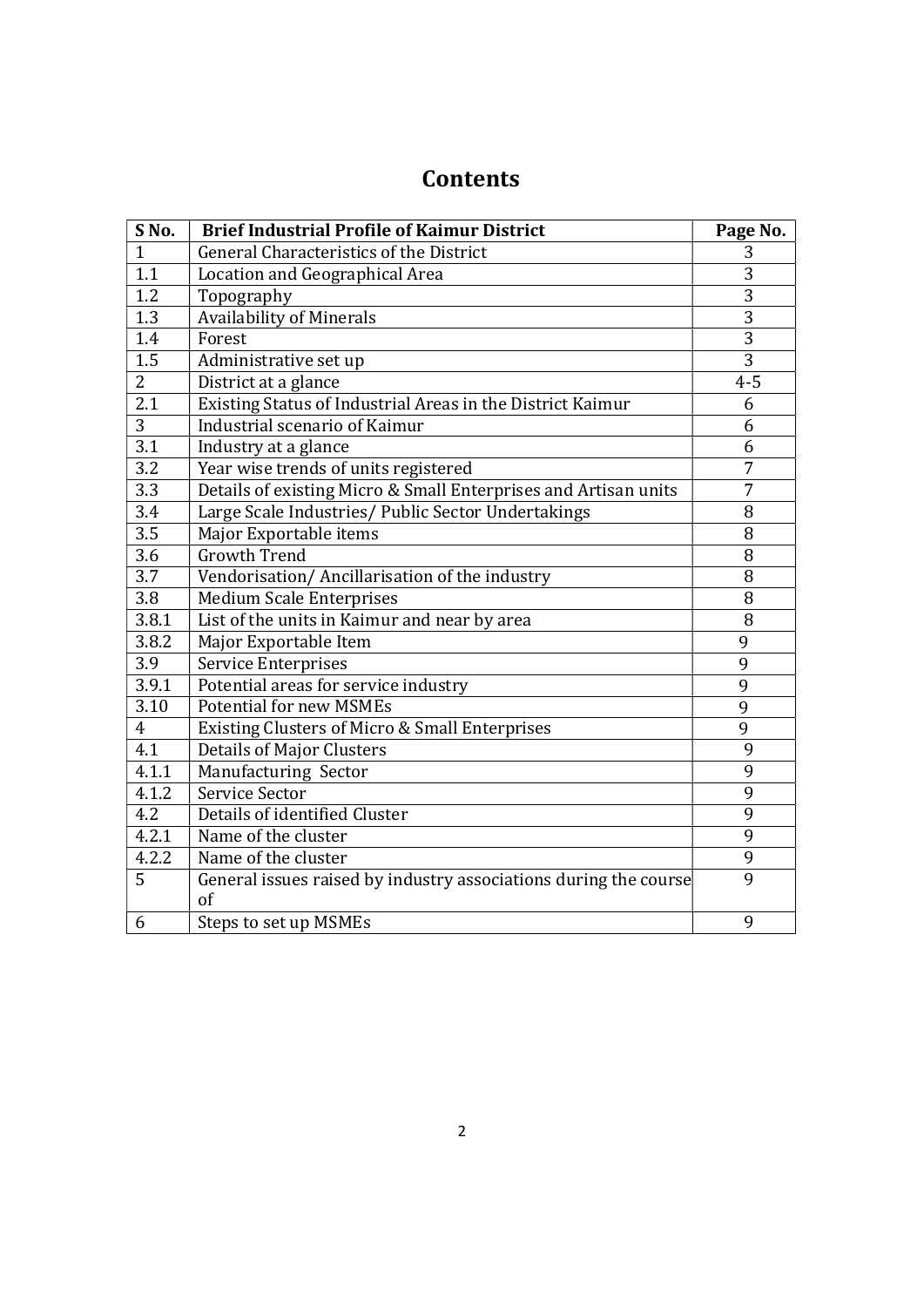# Brief Industrial Profile of Kaimur District

General Characteristics of the District: Kaimur is a agriculture based District and was made in March 1991.

1.1 Location & Geographical Area: It is located at 83º 84´ east longitude and 25º-26´ north latitude in central based border of Bihar.

Topography: The District can be divided into three regions namely plateau, sub plateau and alluvi.

1.3 Availability of Minerals : NA

|              | Name of Mineral      | Production in tones |
|--------------|----------------------|---------------------|
|              |                      | 2010-2011           |
|              | <b>MAJOR MINERAL</b> |                     |
|              |                      |                     |
| <b>MINOR</b> |                      |                     |
|              |                      |                     |
|              |                      |                     |
|              |                      |                     |
|              |                      |                     |
|              |                      |                     |
|              |                      |                     |

Source –DEPT OF MINES & GEOLOGY

1.4 FOREST: Kaimur District with forest area of 1, 06, 300 Ha in which 98,644 Ha forms Kaimur Wild Life sanctuary. Forest is rich medicinal plant and many village are situated in between the forest. The forest is protected with the help of tribes who are living in the sanctuary. The forest is dry delicious in nature and few packets having good growth of trees. Animals like panthers, sloth bear black buck, nillgai are commonly found in forest.

1.5 Administrative set up: The District is divided into two sub division i.e. Bhabhua & Mohania and having 11 blocks, 1398 villages (1281 is inhabited) and one town (Census Town) .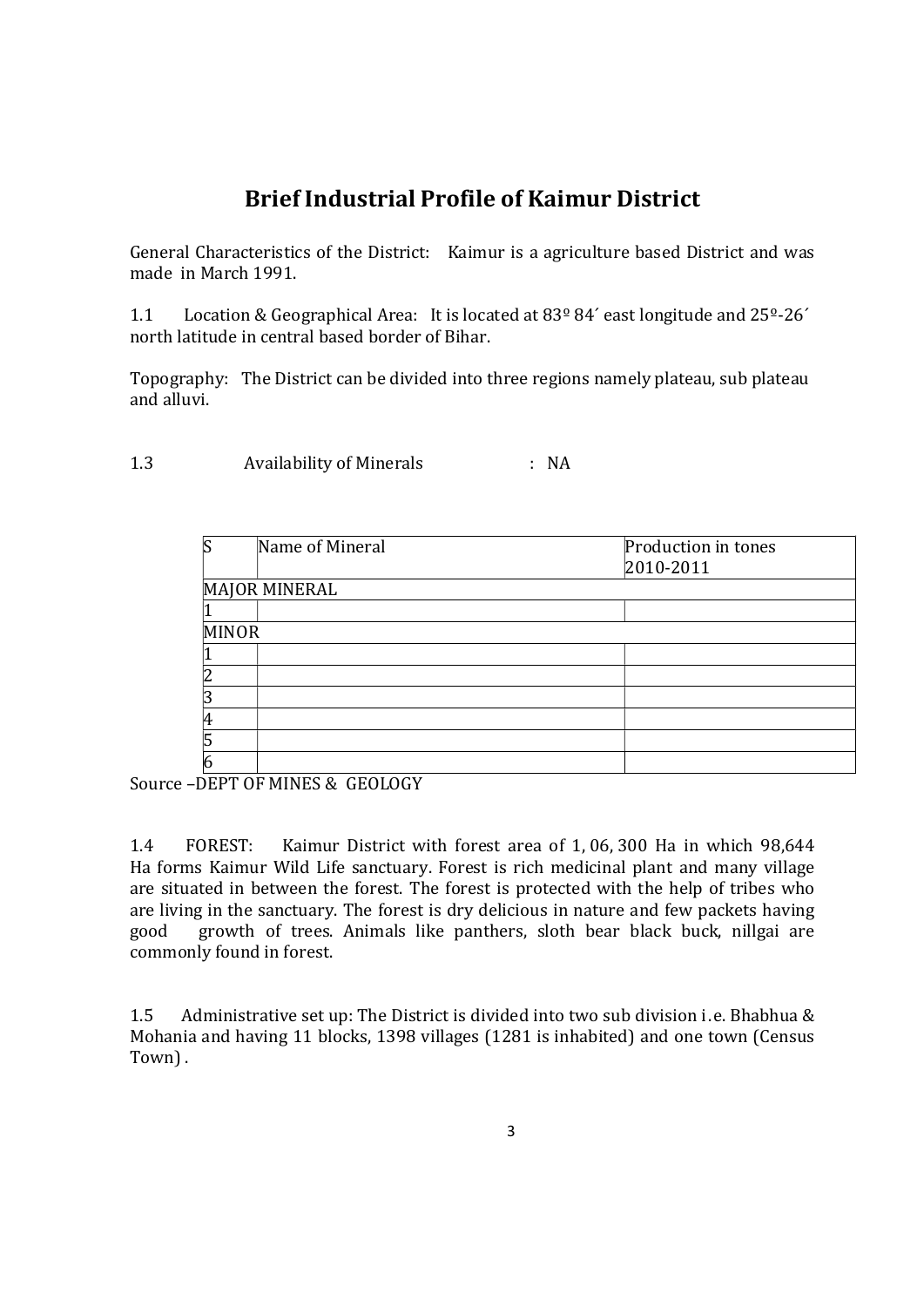# 2. District at a glance

| SNo.           | Particular                  | Year                | Unit            | <b>Statistics</b> |  |
|----------------|-----------------------------|---------------------|-----------------|-------------------|--|
| $\mathbf{1}$   | Geographical features       |                     |                 |                   |  |
| (A)            | <b>Geographical Data</b>    |                     |                 |                   |  |
|                | i) Latitude                 |                     | 25° 26'         | North             |  |
|                | ii) Longitude               |                     | $83^{\circ}84'$ | East              |  |
|                | iii) Geographical Area      |                     | 3,40,447        | Hectares          |  |
| (B)            | <b>Administrative Units</b> |                     |                 |                   |  |
|                | i) Sub divisions            |                     | $\overline{2}$  |                   |  |
|                | ii) Tehsils                 |                     |                 |                   |  |
|                | iii) Sub Tehsils            |                     | $\blacksquare$  |                   |  |
|                | iv)Patwar circle/Block      |                     | 11              |                   |  |
|                | v) Panchayat Samiti         |                     | 11              |                   |  |
|                | vi) Nagar Nigam             |                     | 01              |                   |  |
|                | vii) Nagar Palika           |                     | 01              |                   |  |
|                | viii) Gram Panchayat        |                     | 151             |                   |  |
|                | ix) Revenue villages        |                     | 1697            |                   |  |
|                | x) Assembly Area            |                     | $\overline{4}$  |                   |  |
| $\overline{2}$ | Population                  |                     |                 | 16, 26, 384       |  |
| (A)            | Sex Wise                    |                     |                 |                   |  |
|                | i) Male                     | 2011                | 8,47,006        |                   |  |
|                | ii) Female                  | 2011                | 7,79,378        |                   |  |
| (B)            | <b>Rural Population</b>     | 2011                | 15,60,813       |                   |  |
| 3              |                             | <b>Agriculture</b>  |                 |                   |  |
| $\overline{A}$ | Land utilization            |                     |                 |                   |  |
|                | i) Total Area               | 2011                | Hectare         | 3,40,441          |  |
|                | ii) Forest Cover            | 2011                | $- -$ do $- -$  | 1,06,300          |  |
|                | iii) Non Agriculture Land   | 2011                | ----do---       | 17,304            |  |
|                | iv) cultivable Barren Land  | 2011                | ----do---       | 37,505            |  |
| $\overline{4}$ |                             | <b>Forest</b>       |                 |                   |  |
|                | i) Forest                   | 2011                | Ha              | 1,06,300          |  |
| $\mathbf 5$    |                             | Livestock & poultry |                 |                   |  |
| $\mathbf{A}$   | <b>Cattle</b>               |                     |                 |                   |  |
|                | i) Cows                     | 2009                | <b>Nos</b>      | 65636             |  |
|                | ii) Buffaloes               | 2009                | <b>Nos</b>      | 95822             |  |
| B              | <b>Other Livestock</b>      |                     |                 |                   |  |
|                | i) Goats                    | 2009                | <b>Nos</b>      | 63,594            |  |
|                | ii) Pigs                    | 2009                | <b>Nos</b>      | 5198              |  |
|                | iii) Dogs & Bitches         | 2009                | <b>Nos</b>      | 10,103            |  |
|                | iv) Railways                |                     |                 |                   |  |
|                | i) Length of rail line      | 2010-11             | Kms             | 52                |  |
|                | v) Roads                    |                     |                 |                   |  |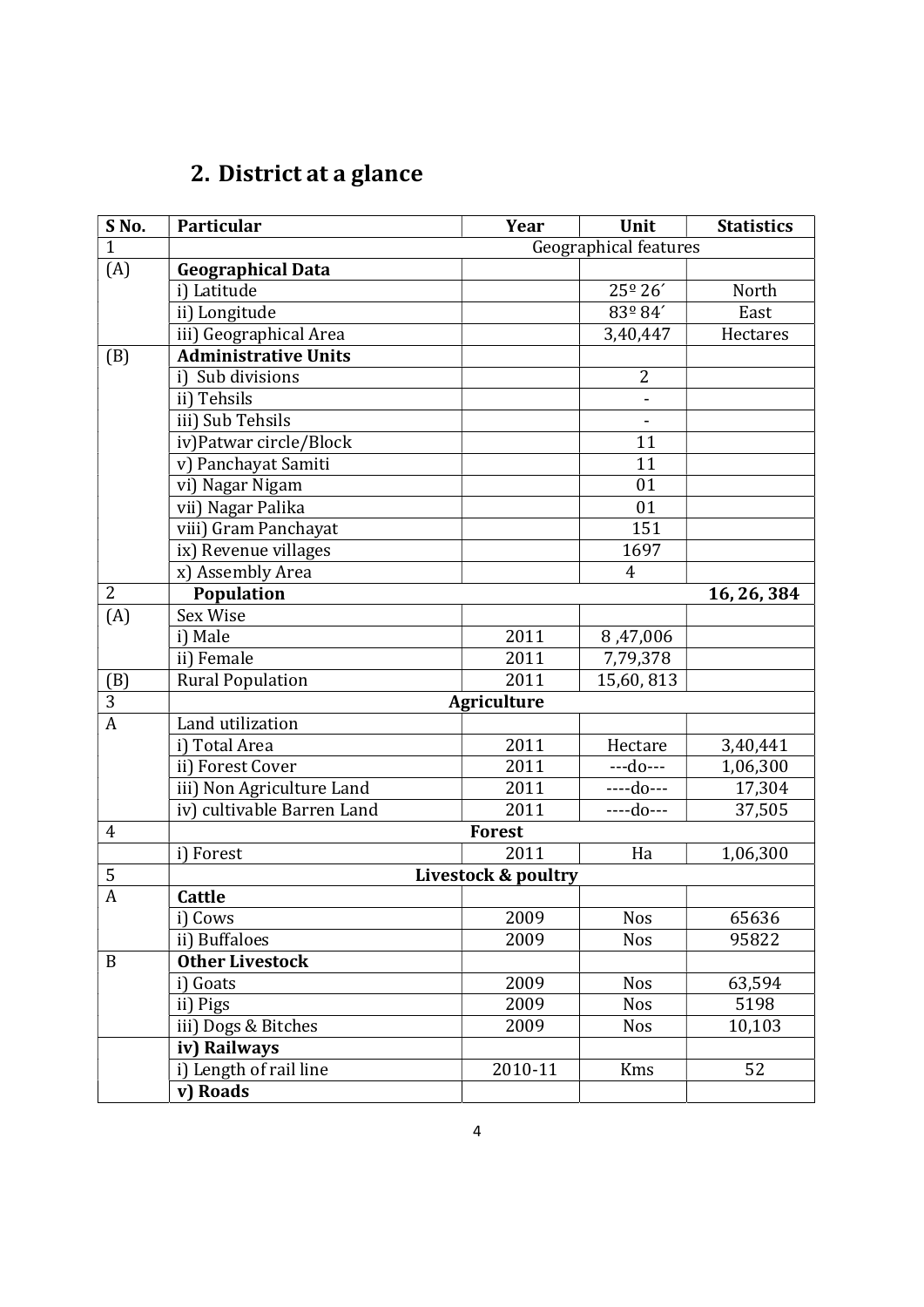| (a) National Highways                               | 2010-11     | <b>Kms</b> | 57             |
|-----------------------------------------------------|-------------|------------|----------------|
| (b) State Highways                                  | 2010-11     | <b>Kms</b> | 46.4           |
| (c) Main District highways                          | 2010-11     | <b>Kms</b> | 62.8           |
| (d) Other District & Rural Roads                    | 2010-11     | Kms        |                |
| (e) Rural Roads/ Agriculture                        | 2010-11     | Kms        |                |
| <b>Marketing Board Road</b>                         |             |            |                |
| (f) Kachacha Road                                   | 2010-11     | <b>Kms</b> | 1320           |
| (VI) Communication                                  |             |            |                |
| (a) Telephone connection                            | 2010-11     | <b>Nos</b> | 2493           |
| (b) Post offices                                    | 2010-11     | <b>Nos</b> | 132            |
| (c) Telephone center                                | 2010-11     | <b>Nos</b> | 20             |
| (d) Density of Telephone                            | 2010-11     | Nos/1000   | 0.00153236     |
|                                                     |             | person     |                |
| (e) Density of Telephone                            | 2010-11     | Nos/Km     |                |
| (f) PCO Rural                                       | 2010-11     | No.        |                |
| $(g)$ PCO STD                                       | $2010 - 11$ | No.        |                |
| (h) Mobile                                          | 2010-11     | No.        | 16,886         |
| (VII) Public Health                                 |             |            |                |
| (a) Allopathic Hospitals                            | $2010 - 11$ | No.        | 12             |
| (b) Beds in Allopathic Hospitals                    |             | No.        | 252            |
| (c) Ayurvedic Hospitals                             |             | No.        | Nil            |
| (d) Beds in Ayurvedic Hospitals                     |             | No.        | Nil            |
|                                                     |             | No.        | Nil            |
| (e) Unani Hospitals<br>(f) Community health Centers |             | No.        | 02             |
|                                                     |             |            |                |
| (g) Primary Health Centers                          |             | No.        | 08<br>Nil      |
| (h) Dispensaries                                    |             | No.        | 197            |
| (i) Sub Health centers                              |             | No.        | $\overline{5}$ |
| (j) Private Hospitals                               |             | No.        |                |
| (VIII) Banking                                      |             |            |                |
| (a) Commercial Bank                                 |             | Nos.       | 45             |
| (b) Rural Bank Products                             |             | Nos        | 23             |
| (c) Co-operative bank products                      |             | <b>Nos</b> | 07             |
| (d) PLDB Branches                                   |             | <b>Nos</b> | 03             |
| (IX) Education                                      |             |            |                |
| (a) Primary schools                                 |             | <b>Nos</b> | 615            |
| (b) Middle schools                                  |             | <b>Nos</b> | 595            |
| (c) Secondary &                                     |             | <b>Nos</b> | $4 + 41$       |
| senior secondary schools                            |             |            |                |
| (d) Colleges                                        |             | <b>Nos</b> | 12             |
| (e) Technical University                            |             | <b>Nos</b> | Nil            |

ľ

 $\overline{\phantom{a}}$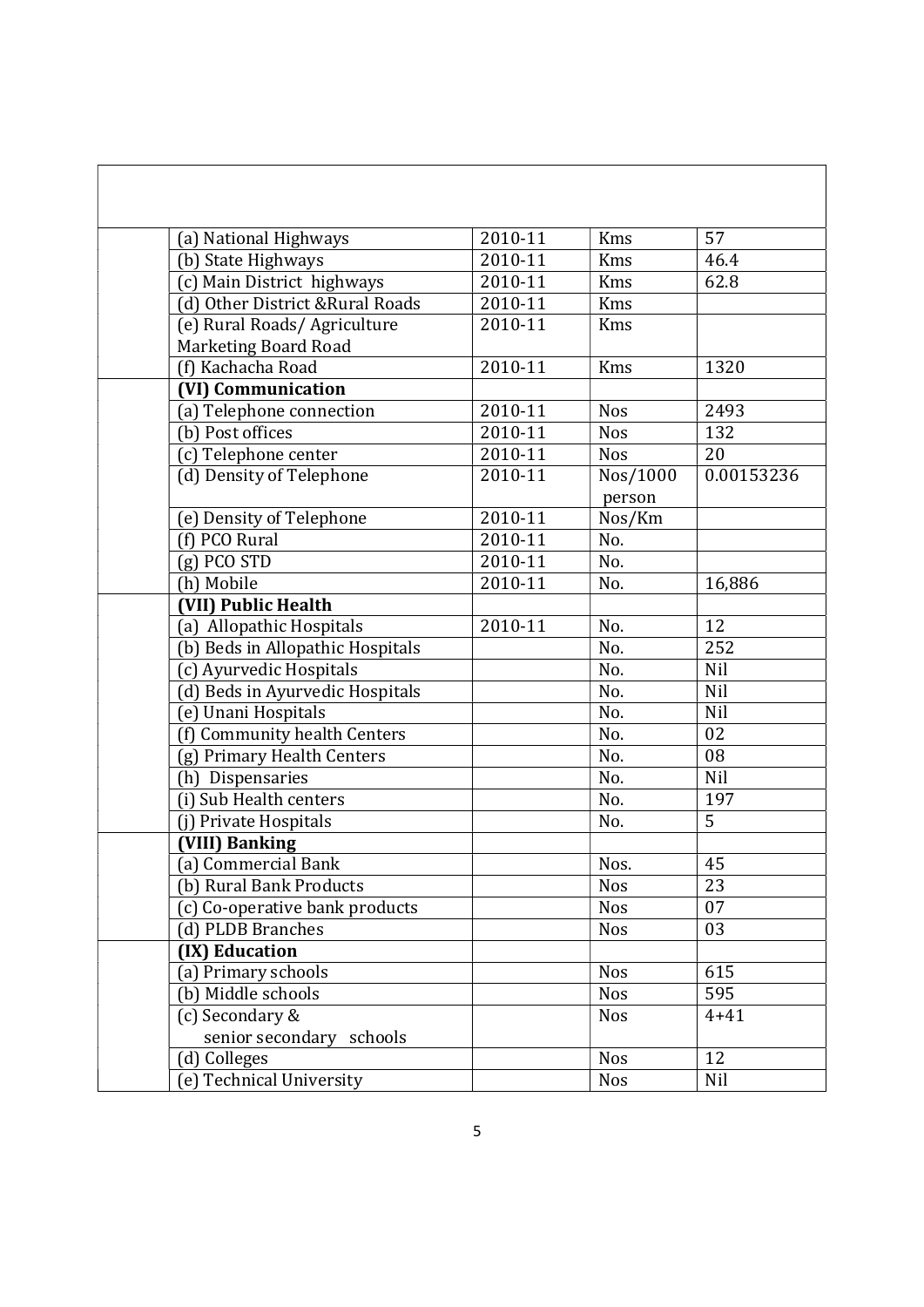| S              | Name of | Land     | Land      | Prevai- | N <sub>o</sub> | No of                 | No of  | No of       |
|----------------|---------|----------|-----------|---------|----------------|-----------------------|--------|-------------|
| No             | Ind     | Acquired | Developed | ling    | of             | allotte               | vacant | Units in    |
|                | Area    | $($ In   | $(\ln$    |         |                | Rate pe plots d plots | plots  | productio   |
|                |         | hectare) | hectare)  | Sqm     |                |                       |        | $\mathbf n$ |
|                |         |          |           | (In Rs) |                |                       |        |             |
| $\mathbf{1}$   | Nil     |          |           |         |                |                       |        |             |
| 2              |         |          |           |         |                |                       |        |             |
| $\overline{3}$ |         |          |           |         |                |                       |        |             |
| $\overline{4}$ |         |          |           |         |                |                       |        |             |
| $\overline{5}$ |         |          |           |         |                |                       |        |             |
| 6              |         |          |           |         |                |                       |        |             |
| $\overline{7}$ |         |          |           |         |                |                       |        |             |
| 8              |         |          |           |         |                |                       |        |             |
| 9              |         |          |           |         |                |                       |        |             |
| 10             |         |          |           |         |                |                       |        |             |
| 11             |         |          |           |         |                |                       |        |             |
| 12             |         |          |           |         |                |                       |        |             |
| 13             |         |          |           |         |                |                       |        |             |
| 14             |         |          |           |         |                |                       |        |             |
| 15             |         |          |           |         |                |                       |        |             |
| 16             |         |          |           |         |                |                       |        |             |
| 17             |         |          |           |         |                |                       |        |             |
| 18             |         |          |           |         |                |                       |        |             |
| 19             |         |          |           |         |                |                       |        |             |
|                | Total   |          |           |         |                |                       |        |             |

#### 2.1 Existing Status of Industrial Areas in the District Kaimur : NIL

Source RHCO

# 3. Industrial scenario of Kaimur:

#### 3.1 Industry at a Glance

| <b>Sr</b>       | Head                                          | Unit    | Particulars      |
|-----------------|-----------------------------------------------|---------|------------------|
| No.             |                                               |         |                  |
| 1               | Registered Industrial Unit                    | No.     | 118              |
| 2               | Total Industrial Unit                         | No.     | 118              |
| 3               | Registered Medium & Large unit                | No.     | 10               |
| $\overline{4}$  | Estimated Avg No. of daily worker employed    | No.     | 762              |
|                 | in Small Scale Industries                     |         |                  |
| 5               | Employment in Large and Medium Industries     | No.     | 350              |
| 6               | No. of Industrial Area                        | No.     | <b>Nil</b>       |
| $7\overline{ }$ | Turnover of Small Scale Industries            | In Lacs | 300.00 (approx)  |
| 8               | Turnover of Medium and Large Scale Industries | In Lacs | 2100.00 (approx) |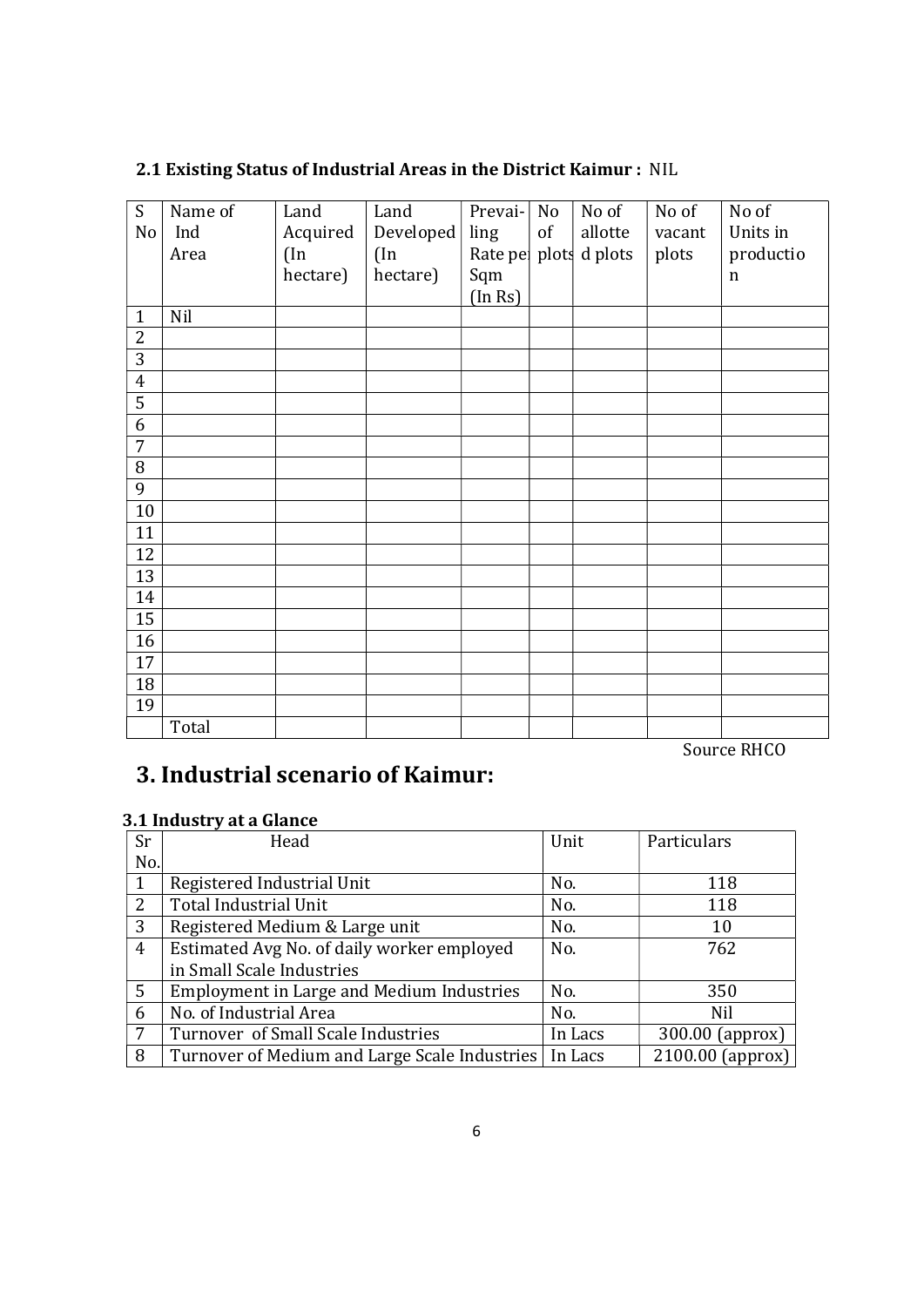|       | <b>YEAR</b>  | Number of<br><b>Registere</b><br>d units | Employment | Investment<br>(Lakh RS) |
|-------|--------------|------------------------------------------|------------|-------------------------|
| Up to | 1990-91      |                                          |            |                         |
|       | 1991-92      |                                          |            |                         |
|       | 1992-93      | DIC, Kaimur                              |            |                         |
|       | 1993-94      | Does not exists                          |            |                         |
|       | 1994-95      |                                          |            |                         |
|       | 1995-96      |                                          |            |                         |
|       | 1996-97      |                                          |            |                         |
|       | 1997-98      |                                          |            |                         |
|       | 1998-99      |                                          |            |                         |
|       | 1999-2000    |                                          |            |                         |
|       | 2000-01      |                                          |            |                         |
|       | 2001-02      |                                          |            |                         |
|       | 2002-03      | 67                                       | 215        | 498.00                  |
|       | 2003-04      | 73                                       | 239        | 538.00                  |
|       | 2004-05      | 66                                       | 264        | 489.00                  |
|       | 2005-06      | 98                                       | 310        | 708.00                  |
|       | 2006-07      | $\overline{76}$                          | 245        | 565.00                  |
|       | 2007-08      | 87                                       | 285        | 618.00                  |
|       | 2008-09      | 161                                      | 410        | 1135.00                 |
|       | 2009-10      | 73                                       | 235        | 588.00                  |
|       | 2010-11      | $\overline{35}$                          | 140        | 535.00                  |
|       | 2011-12      | 15                                       | 20         | 48.00                   |
|       | 2012-13      | 16                                       | 23         | 122.00                  |
|       | 2013-14      | 38                                       | 46         | 324.00                  |
|       | 2014-15      | 09                                       | 17         | 34.00                   |
|       | 2015-16      | 03                                       | 12         | 34.00                   |
|       | <b>Total</b> | 965                                      | 2887       | 9521.00                 |

# 3.2 Year wise Trend of Units Registered

## 3.3 Details of Existing Micro & Small Enterprises and Artisan Units in the District:

| <b>NIC</b><br>CODE<br>NO. | Type of Industry | Number of units Investment | (Lakh Rs) | Employment |
|---------------------------|------------------|----------------------------|-----------|------------|
| 20                        | Agro based       |                            | 420       | 2140       |
| 22                        | Soda water       |                            |           | 06         |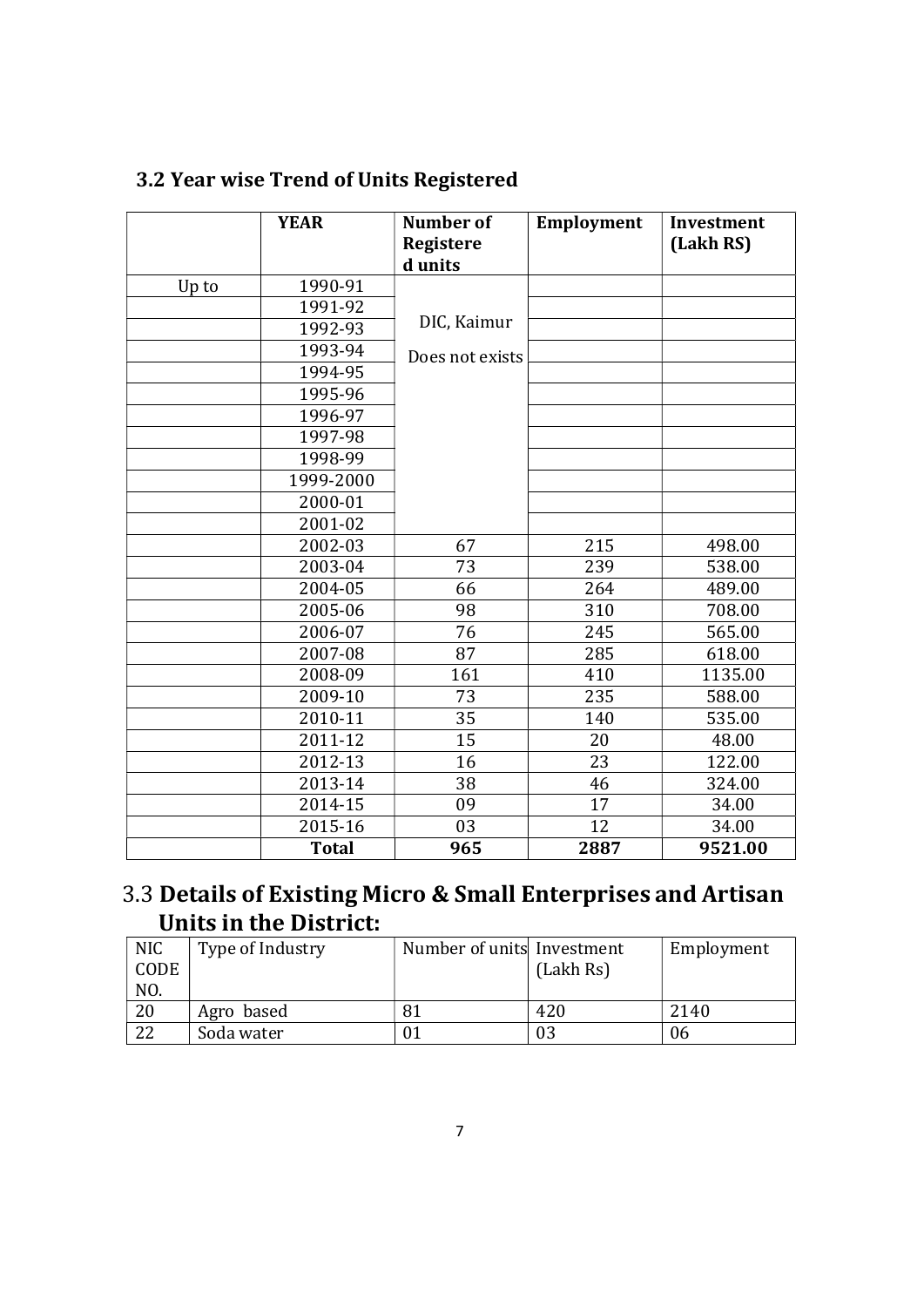| 23 | <b>Cotton Textile</b>     | Nil | Nil | Nil        |
|----|---------------------------|-----|-----|------------|
| 24 | Woolen, silk & artificial | Nil | Nil | Nil        |
|    | Thread based clothes      |     |     |            |
| 25 | Jute and Jute based       | Nil | Nil | <b>Nil</b> |
| 26 | Ready made garments &     | 05  | 20  | 40         |
|    | embroidery                |     |     |            |
| 27 | Wood/ Wooden based        | 10  | 25  | 76         |
|    | furniture                 |     |     |            |
| 28 | Paper & Paper products    | Nil | Nil | <b>Nil</b> |
| 29 | Leather based             | 07  | 14  | 28         |
| 30 | Rubber, plastic &         | Nil | Nil | Nil        |
|    | Petro based               |     |     |            |
| 31 | Chemical/Chemical         | Nil | Nil | <b>Nil</b> |
|    | based                     |     |     |            |
| 32 | Mineral based             | 02  | 15  | 90         |
| 33 | Metal based (Steel Fab)   | 01  | 05  | 15         |
| 35 | Engineering units         | 05  | 10  | 20         |
| 36 | Electrical machinery and  | Nil | Nil | <b>Nil</b> |
|    | Transport equipment       |     |     |            |
| 97 | Repairing and Servicing   | 03  | 10  | 25         |
| 01 | others                    | 04  | 08  | 22         |

#### 3.4 Large Scale Industries /Public Sector undertaking

List of the units in Kaimur and nearby area:

| S. No. | Name of Unit                                      | Prodcut                |
|--------|---------------------------------------------------|------------------------|
|        | M/s Ruchi Soya Industries Ltd, Mohania,<br>Kaimur | Refind Oil             |
|        | M/s Eco Cement Ltd, Durgawati, Kaimur             | <b>Portland Cement</b> |

#### 3.5 Major Exportable items: Nil

3.6 Growth Trend: Rice Mills

#### 3.7 Vendorisation/Ancillarisation of the industry: Nil

3.8 Medium Scale Enterprises:

#### 3.8.1 List of the units in Kaimur and nearby area:

| S. No. | Name of Unit                                                    | Prodcut                         |
|--------|-----------------------------------------------------------------|---------------------------------|
|        | M/s Amit Oil Ltd, Durgawati, Kaimur                             | <b>Solvent Extraction Plant</b> |
|        | M/s Gallant Udyog Ltd, Karmnasha,<br>Durgawati, Kaimur          | Flour & Maida                   |
| 3      | M/s Gurukripa Wovens Sack Pvt Ltd,<br>Kurari, Durgawati, Kaimur | <b>Plastic Water Tank</b>       |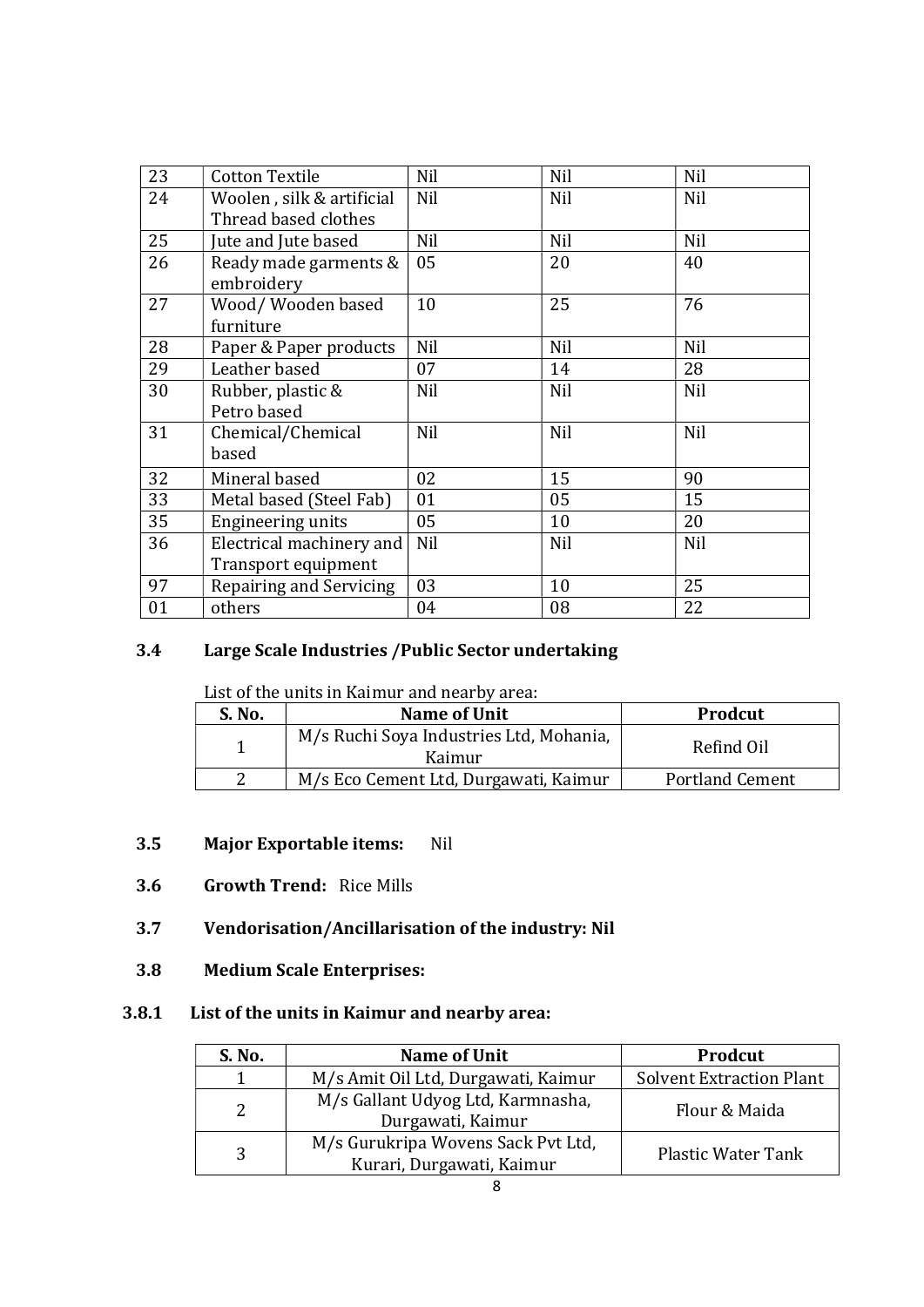| 4 | M/s Yash Lakshmi Solvent Pvt Ltd,<br>Durgawati, Kaimur               | <b>Solvent Extraction Plant</b>       |
|---|----------------------------------------------------------------------|---------------------------------------|
| 5 | M/s Rosemerry Solvent Pvt Ltd, Kurari,<br>Durgawati, Kaimur          | <b>Solvent Extraction Plant</b>       |
| 6 | M/s Sone Valley International Pvt Ltd,<br>Kusaria, Durgawati, Kaimur | Dry Warehouse                         |
|   | M/s Janki Food Grains Pvt Ltd, Kudra,<br>Kaimur                      | Par Boiled Rice                       |
| 8 | M/s Sri Jhunjhunwala Oil Mills Ltd,<br>Kudra, Kaimur                 | Rice Raw & Rice Par-<br><b>Boiled</b> |

- 3.8.2 Major Exportable item : Nil
- 3.9 Service Enterprises: 35
- 3.9.1 Potential areas for service Industries: Computer Training centre , Lathe Works
- 3.10 Potential for new MSMEs: Mobile Repairing & Rice mills
- 4. Existing Clusters of Micro & Small Enterprises: Nil
- 4.1 Details of Major Clusters: Nil
- 4.1.1 Manufacturing Sector: Nil
- 4.1.2 Service Sector : Nil
- 4.2 Details for identified Clusters:
	- 5. General issues raised by industry association during the course of meeting: There is no industry association at Kaimur.

#### 6. STEPS TO SET UP MSMEs:-

Following are the brief description of different agencies for tendering assistance to the entrepreneurs.

| S.No | Type of assistance | Name and address of agencies |
|------|--------------------|------------------------------|
|------|--------------------|------------------------------|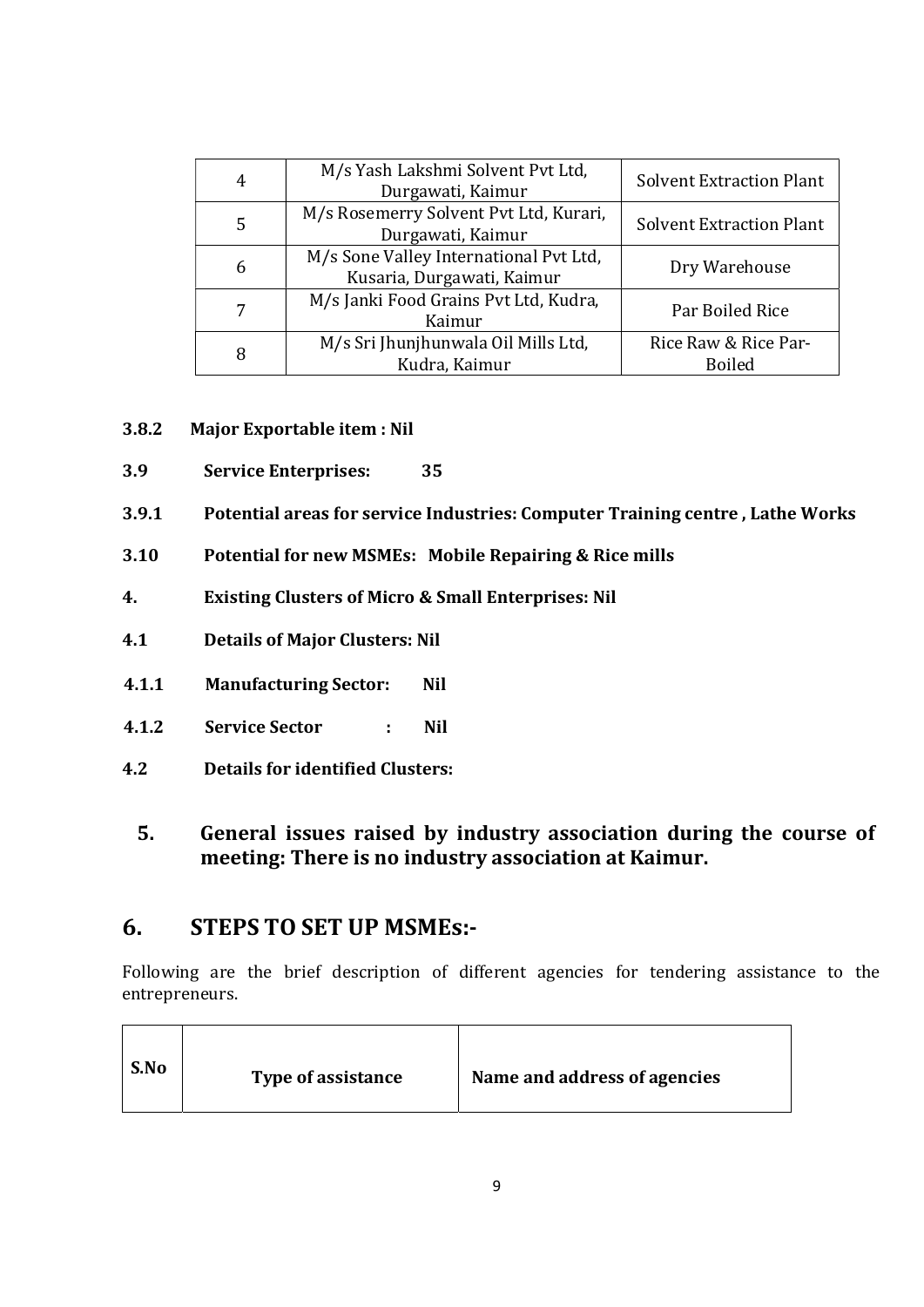| 1. | <b>Provisional Registration</b>     | General Manager, District Industrial                                       |
|----|-------------------------------------|----------------------------------------------------------------------------|
|    | Certificate                         | Centres, Kaimur                                                            |
|    | (EM-1) & Permanent                  |                                                                            |
|    | Registration Certificate (EM-II)    |                                                                            |
|    |                                     |                                                                            |
| 2. | Identification of Project Profiles, | 1. Director, MSME-DI, Patliputra                                           |
|    | techno-economic and                 | Industrial Area, Patna-800013.                                             |
|    | managerial consultancy              | 2. General Manager, District Industries                                    |
|    | services, market survey and         | Centre, Kaimur                                                             |
|    | economic survey reports.            | 3. Khadi Village and Industries                                            |
|    |                                     | Commission, Patna.                                                         |
| 3. | Land and Industrial shed            | Managing Director, Bihar Industrial                                        |
|    |                                     | Area Development Authority 1 <sup>st</sup> floor,                          |
|    |                                     | Udyog Bhawan, East Gandhi Maidan,                                          |
|    |                                     | Patna-800004                                                               |
| 4. | <b>Financial Assistance</b>         | 1. All Commercial Banks in the Kaimur                                      |
|    |                                     | District.                                                                  |
|    |                                     | 2. Bihar State Financial Corporation 5 <sup>th</sup>                       |
|    |                                     | floor, Indira Bhawan, Ramchalitra Patna,                                   |
|    |                                     | Bailey Road, Patna-1                                                       |
| 5. | For raw materials under Govt.       | Branch Manager, National Small                                             |
|    | Supply                              | Industry Corporation Ltd., 104 1st Floor,<br>Munna Suriti Complex, Doctors |
|    |                                     | Colony, Kankarbagh, Patna-20                                               |
| 6. | Plant and machinery under hire      | Do                                                                         |
|    | / purchase basis.                   |                                                                            |
|    |                                     |                                                                            |
| 7. | Power/Electricity                   | Assistant Engineer, Bihar State                                            |
|    |                                     | Electricity Board of Concerned Area.                                       |
|    |                                     |                                                                            |